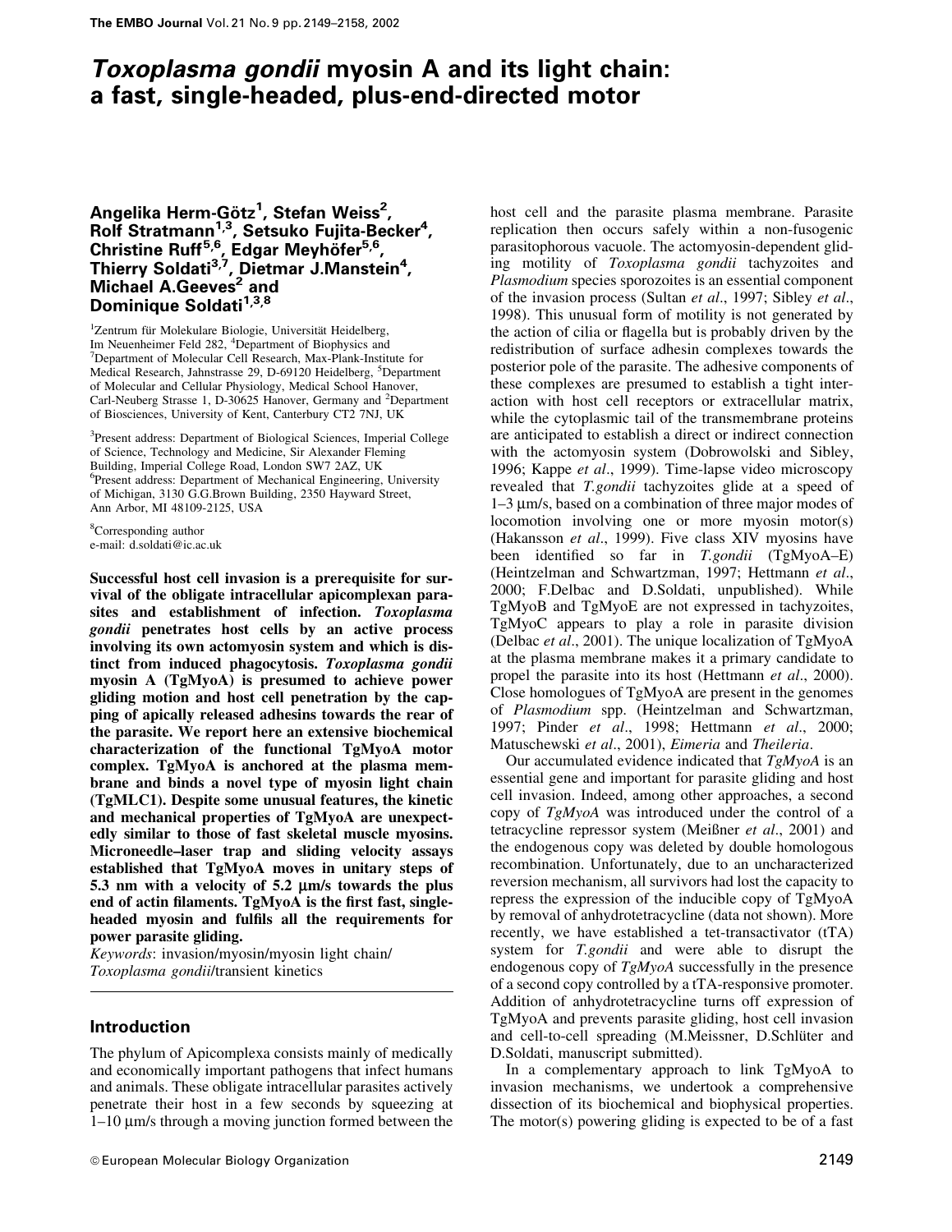type; however, TgMyoA, like all other class XIV myosins described so far, exhibits unusual structural features that call into question its ability to fulfil such a function. This myosin does not follow the TEDS rule (Bement and Mooseker, 1995), and the generally conserved glycine residue at the pivot point (Kinose et al., 1996) is replaced by a serine. We report here that TgMyoA is present at the plasma membrane associated with a novel type of light chain and that this single-headed myosin exhibits the kinetic properties, step size velocity and polarity of a fast conventional myosin II.

# **Results**

## Purification of TgMyoA and identification of the myosin light chain associated with the motor complex

To determine the biochemical and biophysical properties of this motor, full-length  $TgMyoA$  and  $TgMyoA\Delta tail$ (a mutant lacking 53 C-terminal residues) were purified from recombinant parasites. The apparent molecular mass of the two proteins was determined by glycerol gradient centrifugation (Figure 1A). As expected,  $TgMyoA\Delta tail$ fractionated close to its molecular size of ~100 kDa. In contrast, TgMyoA had an apparent size of 160 kDa, clearly smaller than a dimer, but nevertheless bigger than was predicted by the 53 residues difference between the two proteins. Despite the lack of clearly identifiable binding site in the neck/tail of TgMyoA, we searched for the presence of a light chain. The neck domains of many unconventional myosins bind calmodulin, therefore we raised specific antibodies against T.gondii calmodulin (TgCaM; previously described by Seeber et al., 1999). Association of TgCaM with TgMyoA or TgMyoA $\Delta$ tail could be ruled out as they did not co-purify (Figure 1C) and did not co-fractionate on glycerol gradients (data not shown). Beside calmodulin, a calmodulin-like protein is present in the P.falciparum genome database as well as in several expressed sequence tag (EST) databases of other apicomplexan parasites including T.gondii. We cloned and characterized the gene coding for this T.gondii calmodulin-like protein and raised polyclonal antibodies against the first 75 amino acid residues of the protein fused to GST and expressed in Escherichia coli. The antisera detected a 31 kDa protein that, in contrast to TgCaM, co-fractionated with TgMyoA on the glycerol gradient (Figure 1A).

We conclude that, as predicted from the absence of a coiled-coil domain in the tail region, these experiments indicate that native TgMyoA is single headed (Figure 1A).

Further analysis by western blotting revealed that the 31 kDa protein co-purified with TgMyoA heavy chain in several native preparations but was absent when TgMyoA was purified under denaturing conditions or when native  $TgMyoA\Delta$ tail was purified (Figure 1B). Based on the characteristics defined in this study, we named this protein T.gondii myosin light chain 1 (TgMLC1). Consistent with the results obtained above, we also showed that the last 53 amino acid residues in the tail of TgMyoA were necessary and sufficient to bind TgMLC1 (Figure 1D). A stretch of  $His<sub>8</sub>$  tag was introduced at the N-terminus of green fluorescent protein (GFP) in the pTGFP and pTGFPAtail constructs (Hettmann et al., 2000). HisGFP and HisGFPAtail proteins were expressed stably in T.gondii



2 3 4 5 6 7 8 9 10 11 12 13 14 15 16 17 18 M 19 20 21 22 23 24

Fig. 1. Co-purification of TgMLC1 with TgMyoA as a 160 kDa complex. (A) Purified TgMyoA was fractionated through 10-30% glycerol gradients. Aliquots of each fraction were subjected to SDS-PAGE and immunoblotting using antibodies against TgMLC1 and TgMyoA. The two proteins co-fractionated and peaked at  $~160$  kDa (fractions 11-13). A control gradient with size makers was run in parallel and analysed by SDS-PAGE followed by Coomassie Blue staining. TgMyoA $\Delta$ tail was analysed on an identical gradient and peaked at ~100 kDa (fractions 15-16). (B) Coomassie Blue-stained SDS-polyacrylamide gel of the purified TgMyoA under native conditions (left panel). Western blot analysis of several preparations of TgMyoA and TgMyoA $\Delta$ tail purified on Ni-NTA columns under native (n) and denaturing (d) conditions using anti-MyoA (middle panel) and anti-MLC1 antibodies (right panel). TgMLC1 co-purified only with intact TgMyoA under native conditions. (C) Western blot analysis of purified native preparations of TgMyoA and TgMyoA $\Delta$ tail using anti-TgCaM antibodies. TgCaM corresponds to bacterially expressed recombinant protein. The specificity of the anti-TgCaM antibodies was controlled on the left panel by analysing total lysates prepared from host cells (HFF, human foreskin fibroblast) and wild-type parasites (RH). (D) Western blot analysis of total RH lysates and purified fraction of HisGFP and HisGFPAtail (indicated by an asterisk on the gel) after elution from Ni-NTA resin. TgMLC1 is present in parasites' total lysate and co-purified with GFPAtail but not with GFP alone.

and purified from parasite lysates on Ni-NTA resin. TgMLC1 co-purified specifically with HisGFPAtail but not with HisGFP as detected by western blotting of the material eluted from the batch purification. Finally, additional data from another group allowed us to establish that the TgMyoA complex is at least heterotrimeric. It is composed of one TgMyoA heavy chain (93 kDa), one light chain (TgMLC1; 31 kDa) and a recently identified, 50 kDa myristoylated protein (TgMADP) which anchors TgMyoA at the plasma membrane (C.Beckers, International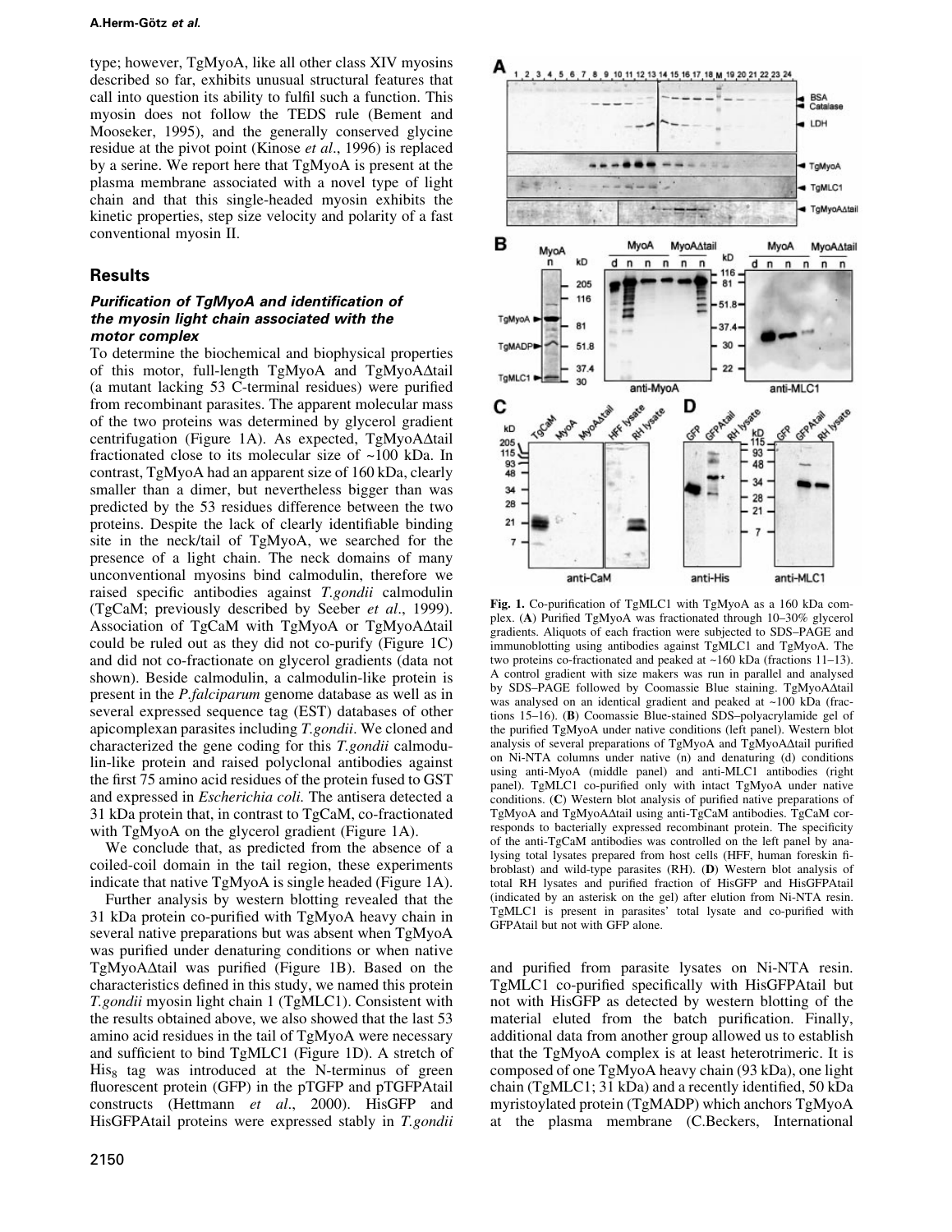

Fig. 2. Subcellular distribution of TgMLC1 during parasite penetration of host cells. Double indirect immunofluorescence using differential permeabilization was analysed by confocal microscopy. The major surface antigen (SAG1) is detected prior to permeabilization to label the extracellular portion of the penetrating parasites preferentially, while TgMLC1 was visualized after permeabilization (Triton X-100, 0.2%). (A) Partial penetration of parasites attached to the host surface. The arrow indicates the site of the moving junction. (B) Less than 10 min after invasion, intracellular parasites are not stainable with anti-SAG1 without permeabilization. The arrows point to the posterior end of the parasites.  $(C)$  At 24 h post-invasion, a double immunofluorescence with anti-MLC1 and anti-SAG1 under permeabilized conditions showed colocalization of both proteins. Scale bar:  $1 \mu m$ .

Meeting on Toxoplasmosis, Freising, 2001). Using anti-TgMADP antibodies, we observed that the docking protein co-purified with TgMyoA under exactly the same conditions as TgMLC1 (data not shown).

## TgMLC1 co-localized with TgMyoA at the parasite plasma membrane

As anticipated for a TgMyoA-associated protein, TgMLC1 localized at the parasite plasma membrane under static conditions (intracellular parasites) (Figure 2C). In addition, during host cell penetration, TgMLC1 was slightly concentrated at the moving junction and in the part of the parasite penetrating the host cell (Figure 2A). Less than 10 min later, TgMLC1 was still distributed at the parasite periphery but also revealed a circle at the posterior end, delineating an open `appendage' at the parasite posterior extremity (Figure 2B). This structure, visible only shortly after invasion, is likely to correspond to the transient posterior invagination where multi-lamellar vesicles are released to form the intravacuolar network (Sibley et al 1995).

## TgMyoA binds a novel type of light chain and both proteins are restrictively conserved throughout the Apicomplexa

TgMLC1 comprises 213 amino acids and appears to be composed of four degenerate EF hand domains

(Figure 3A). Structural homology searches indicated that only the third one (residues  $149-179$ ) fits the consensus sequence well; the first one is relatively conserved but the other two carry multiple deletions. Very closely related proteins of similar sizes are present in the genome of several Apicomplexa and most probably correspond to the light chain of MyoA homologues. The N-terminal 60 residues are unique, not present in calmodulin or other myosin light chains and highly conserved in the Apicomplexa. TgMyoA $\Delta$ tail was shown to be cytosolic, and the determinant of plasma membrane localization of TgMyoA mapped within its last 22 residues and was strictly dependent on an RR motif (Hettmann et al., 2000) (see Figure 3B, bar and double arrowhead). Interestingly, deletion of the tail prevents co-purification of TgMLC1 and TgMADP. Close examination of the last 22 residues reveals the presence of a very degenerate IQ motif (QXXXR, Figure 3B). The precise topology of the TgMyoA-TgMLC1-TgMADP complex remains to be determined.

#### Transient kinetics of TgMyoA ATPase

The heterotrimeric TgMyoA complex could only be purified in very small amounts, which were insufficient for kinetic analysis using stopped-flow methods but were ample for use in the flash photolysis system developed for limited quantities of myosins (Weiss et al., 2000). In contrast, transient kinetic data for monomeric  $TgMyoA\Delta t$ ail were acquired by both stopped-flow and flash photolysis methods. The maximum velocity at which myosins move over actin is normally limited by the net rate of cross-bridge detachment at the end of the power stroke (Siemankowski and White, 1984; Weiss et al., 2001). This detachment rate can be limited by the rates of both ADP release and ATP binding, measurements of which can therefore be diagnostic of maximum gliding velocity. The rate constant of the ATP-induced dissociation of both full-length TgMyoA and TgMyoA $\Delta$ tail from actin was determined by the flash photolysis method as shown in Figure 4A. A known concentration of ATP was released from 0.5 mM caged ATP in a sample  $0.5 \mu$ M actin and  $1 \mu M$  TgMyoA and the dissociation of the complex monitored by the decrease of the light scattering signal. A single exponential fit to the light scattering trace gave the  $k_{obs}$  of the reaction (Figure 4A). The experiment was repeated at various ATP concentrations and a plot of  $k_{\text{obs}}$  versus [ATP] was linear over the range of concentrations used. The slope of the linear regression defines the apparent second-order rate constant  $K_1k_{+2} = 0.28$  and  $0.46/\mu$ M/s for full-length TgMyoA and TgMyoA $\Delta$ tail, respectively (Figure 4B).

The affinity of ADP for acto<sup>TgMyoA</sup> was measured from the ADP inhibition of the ATP dissociation experiment. A constant  $50 \mu M$  ATP was photoreleased in the presence of increasing amounts of ADP  $(0 \mu M-2 \mu)$ . The value of  $k_{obs}$  decreased as the ADP concentration increased, and the resulting data were described by a hyperbola (Scheme I, see Table I footnotes), suggesting that ADP binding and dissociation is in rapid equilibrium with acto $TgMy$ oA preceding ATP-induced dissociation of the complex (Scheme II). The analysis defined the ADP affinity,  $K_{AD}$ , as 840 and 720  $\mu$ M for TgMyoA and TgMyoA $\Delta$ tail, respectively (Figure 4C). The flash photo-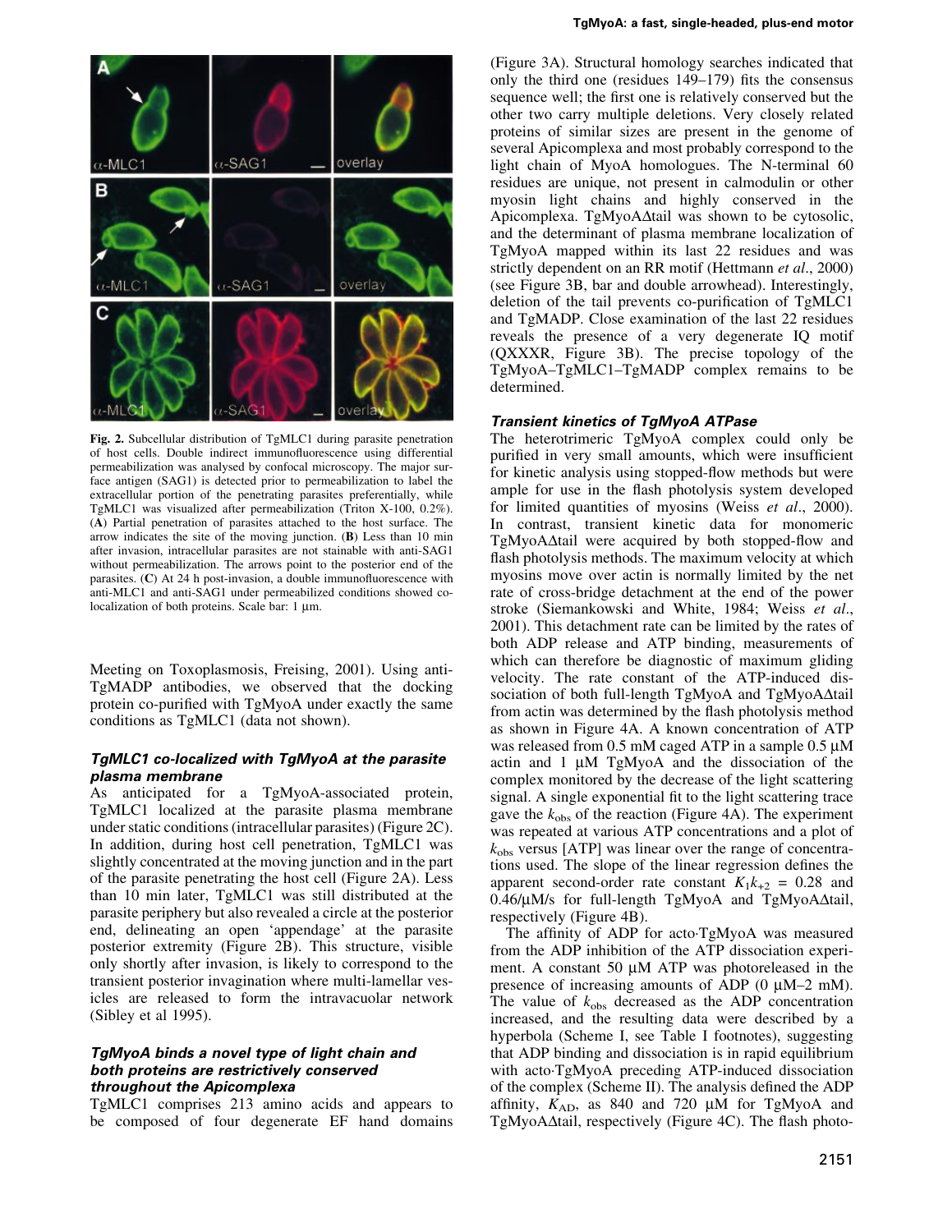A Apicomplexa MLCs MSKVEKKCPVCYQKLPNPADVLGPMDKELNYFMWMPGFEWRPEPK---VGEYDGACESPSCREGGRPAADED TaMLC 1 69 MSKLEKKCPVCYOKLPMPADVLGPMDKELNYFMWMPGFEWRPEPVRESADAYGDVCDSPSCROEFRPAADED  $NcMC$  1 72 MGRAEKGCPICYHKLPRPGEVLEPYDEELNYFMWIPGFEWKPKPVPE-----DDAYGSEHSESEG--EADED  $F+MI C 1$ 65 PfMLC 1 ---MKQECNVCYFNLPDPESTLGPYDNELNYFTWGPGFEYEPEPQR------KPLSIEESFENSEESEESVA 63 TgMLC 70 MOEALEEMVEADEMYARFNARASGGKVSTGDAMILAROLGLAPSYADKOAFEEKSGDNLDYASFOKFVGTST 141 MEEALEEMVEADEMRDRFNERASGGKVSTNDAMILARQLGLAPSYGDKKEFEKNSGDSLDYTSFQKFVGAST 144 NCMLC 73 MEEALKEMVENDEMQQKYNEKASGGKVSTSDAAVLARQLGLAPSYADVEKCEQENGNQLDYATFQQFAAQST 137 EtMLC 66 DIQQLEEKVDESDVRIYFNEKSSGGKISIDNASYNARKLGLAPSSIDEKKIKELYGDNLTYEQYLEYLSICV 135 **PRMIC 64**  $FF1$ EE2 consensus EF: ELKEAFKEFDKDGDGKISFEEFKAALKKL TgMLC 142 HPEDNIEDLVEAFAYFDVSKHGYLTRKOMGNILMTYGEPLTTEEFNALAAEYFTSDQIDYRQFCKAMLERRE 213 NCMLC 145 HPEDNIEDLVEAFAYFDTSKHGYLTRKOMGNILMTYGEPLTEANFNALAAEFFSSDQIDYRMFCESMLS--- 213 EtMLC 138 HPEDNIEDLVGAFAHFDPNGTGTLTVQQMRNILMTFGEPLTKEEMSVVESKFFSGNTVDYRDFCTRVLARN- 208 PFMLC 136 HDKDNVEELIKMFAHFDNNCTGYLTKSQMKNILTTWGDALTDQEAIDALNAFSSEDNIDYKLFCEDILQ --- 204 EF3 в Apicomplexa class XIV myosins, neck/tail domains TgMyoA ..QIQRECLSSWEPLVSVLEAYYAGRRHKKQLLKKTPFIIRAQAHIRRHLVDNNVSPATVQPAF TgMyoD ..RLQREALSAWEPLVGVFEGMTVLKRAKQLSTGRAVPATRICANVRRKLVQAGIKVC TgMyoE ..QKMRLIVVAWEPLIRVLEACHSRALKMRAIRDSVQWVVRIQSQIRKARVIME PyMyoA ..KIQ<mark>REKL</mark>VE<mark>W</mark>ENCVS<mark>V</mark>IEAAIMKYKHKQNVENNVSSLMRV<mark>Q</mark>AHI<mark>RK</mark>RMVA PbMyoA ..KMQREKLVEWENCVSVIEAAIMKYKHKQNVENNVSSLMRVQAHIRKRMVA PfMyoA ..KIQ<mark>R</mark>EK<mark>L</mark>VEWENCVS<mark>V</mark>IEAAILKHKYKQKVNKNIPSLLRV<mark>Q</mark>AHI<mark>RK</mark>KMVAQ PfMyoB ..DIINSNLKCYRNLCCITSALIMKIKKKRIVEENIKNLQLAQAYFRKYKYIKEHE EtMyoA ..HLQ<mark>RSRL</mark>ST<mark>W</mark>GPLIGVIEAIYVQKKLQTKKQAFSICSRICAHAR<mark>RK</mark>LTQHA TpMyoA ..SIV<mark>RERL</mark>AKWAPLADLLEALLLRLQNQRELKKSVKSIVRL<mark>Q</mark>AHL<mark>RR</mark>VLNEGERPAKLVKV **DQXXXRR/K** consensus IQ: IQXXXRGXXXR/K c Alignment of converters and neck domains SH<sub>2</sub> SH<sub>1</sub>  $...$  $#$ converter ..PHFVRCIIPNNKQLPAKLEDKVVLDQLRCNGVLEGIRITRKGFPNRIIYADFVKRYYLLAPNVP--RDAEDSQKATDAVL DdIJ ..PHFVRCIIPNETKTPGAMEHELVLHQLRCNGVLEGIRICRKGFPSRVLYADFKQRYRVLNASAIPEGQFMDSKKASEKLL GgFSk ..PNYIRCIKPNDTKTAMLFTPDLVLAQVRYLGLMENVRVRRAGYAFRQLYQPFLERYKMLSRKTWP-RWTGGDREGAEVLL GgBb Ggp190V..PHYVRCIKPNDFKFPFTFDEKRAVQQLRACGVLETIRISAAGFPSRWTYQEFFSRYRVLMKQK---DVLSDRKQTCKNVL SSVI ..ASFIRCIKPNLKMTSHHFEGAQILSQLQCSGMVSVLDLMQGGFPSRASFHEVYNMYKKSLPDK---LARLDPRLFCKALF<br>HaMyok3..QHFIRCIKPNTKKLPGIYESDIVWEQLKCSQVMEVMQISKSRYPLRFTHQEFASRFGCLLSTNVMCMDPLSTSVAILQQH PfMyoA ..PHFIRCIKPNENKKPLEWCEPKILIQLHALSILEALVLRQLGYSYRRTFEEFLYQYKFVDIAAAE-DSSVENQNKCVNIL TgMyoD .SHEIRCIKPNDDKVPLKWVNSKVLIOLHALSILEALHLROLAFSYRRTFEEFAAOFRFINLGVSNKPGADAKTICVELLK ..PHFIRCIKPNDTKKPLDWVPSKMLIOLHALSVLEALOLROLGYSYRRPFKEFLFOFKFIDLSASE-NPNLDPKEAALRLL TaMyoA converter | essential LC | regulatory LC<br>KHLNIDPEQYRFGITKIFFRAG-QLARIEEAREQRISEIIKAIQAATRGWIARKVYKQAREHTVAARIIQQNLRAYIDFK regulatory LC DdII GSIDVDHTQYRFGHTKVFFKAG-LLGLLEEMRDDKLAEIITRTQARCRGFLMRVEYRRMVERRESIFCIQYNVRSFMNVK GgFSk GaBb **AELKFPPEELAYGHTKIFIRSPRTLFDLEKRROORVAELATLIOKMFRGWCCRKRYOLMRKSOILISAWFRGHMORNRYK** EKLILDKDKYQFGKTKIFFRAG-QVAYLEKIRADKLRAACIRIQKTIRGWLMRKKYMRMRRAA---ITIQRYVRGHQARC  $Gqp190V$ SsVI KALGLNEIDYKFGLTKVFFRPG-//-IKLKNKIKYRAEACIKMQKTIRMWLCKRRHKPRIDGLVKVGTLKKRLDKFNEVV HaMyok3 RVPTO---MYOVGFOKLFFR--GOVDALENLR----OEVLGSTRELDNRFLGGRVLVDFHELKFGIVTLOSFIRGENARR KLSGLSESMYKIGKSMVFLKQE-GAKILTKIQREKLVEWENCVSVIEAAILKHKYKQKVNKN-IPSLLRVQAHIRKKMVA PfMvoA STSISAD-EYALGKTMVFLKPQ-AAKMLVRLQREALSAWEPLVGVFEGMTVLKRAKQLSTGRAVPAT-RICANVRRK-LV TgMyoD TgMyoA KSSKLPSEEYQLGKTMVFLKQT-GAKELTQIQRECLSSWEPLVSVLEAYYAGRRHKKQLLKK-TPFIIRAQAHIRRHNLV DdII SWPWWKLFSKARPLL-// GgFSk HWPWMKLFFKIKPLL-// QMKRSVLLLQAYARG-// GqBb  $Ggp190V$ YATFLRRTRAAIIIQ-// SsVI SALKDGKOEMSKOVK-// AFNVLKKQNHGIALSSLDQHMTTVVHIQSGTCYIKTYGQ HaMyok3 PfMyoA TgMyoD **VOAGTKVC DNNVSPATVQPAF** TgMyoA

SsVI -/KFAEFDOIMKSDPDHLAELVKRVNHWLICSRWKKVOWCSLSV/-

Fig. 3. Sequence alignments of apicomplexan myosin light and heavy chains. (A) Myosin light chains from P.falciparum, Eimeria tenella, Neospora caninum and T.gondii. TgMLC1 accession No. AY048862. The position of the four proposed degenerate EF hand domains is indicated by a bar. (B) Alignment of the C-terminus of class XIV myosin heavy chains from T.gondii, Plasmodium spp., E.tenella and Theileira parva. (C) Alignment of myosin sequences around the converter domain and the lever arm helix of selected myosins of different classes that have been characterized biochemically, except PfMyoA. Myosin VI is the only minus-end-directed myosin characterized so far. The alignment starts at position 650 of D.discoideum myosin II and ends at residue 821. The arrowhead indicates where the TgMyoA $\Delta$ tail was truncated. The structural domains are indicated at the top of the alignment, as described by Geeves and Holmes (1999). The asterisk indicates two cysteines (SH1, SH2) conserved in class II myosins; the hash sign indicates three glycines conserved among most myosin classes. The first glycine is the proposed 'pivot point' corresponding to Gly699 of GgFSk (Kinose et al., 1996), and is absolutely conserved except in a plant myosin (HaMyok3) and a Caenorhabditis elegans class XII myosin. Conservation between class XIV myosins and others is highest upstream of and including the actin-binding domain. Residues conserved in at least six of eight sequences are in red; residues conserved in at least four of the five non-class XIV myosins are in green; and the C-terminus highly conserved among class XIV myosins is in blue. The myosin VI-specific insertion at the end of the converter domain is cut out of the alignment and presented below in pink. Dictyostelium discoideum myosin II (DdII, accession No. P08799); Gallus gallus (chicken) fast skeletal myosin II (GgFsk, P13538); G.gallus brush border myosin I (GgBb, U04049); G.gallus p190 myosin V (Ggp190V, Z11718); Sus scrofa domestica myosin VI (SsVI, A54818); P.falciparum myosin A (PfMyoA, AAD21242); T.gondii myosin D (TgMyoD, AF105118); T.gondii myosin A (TgMyoA, AAC47724).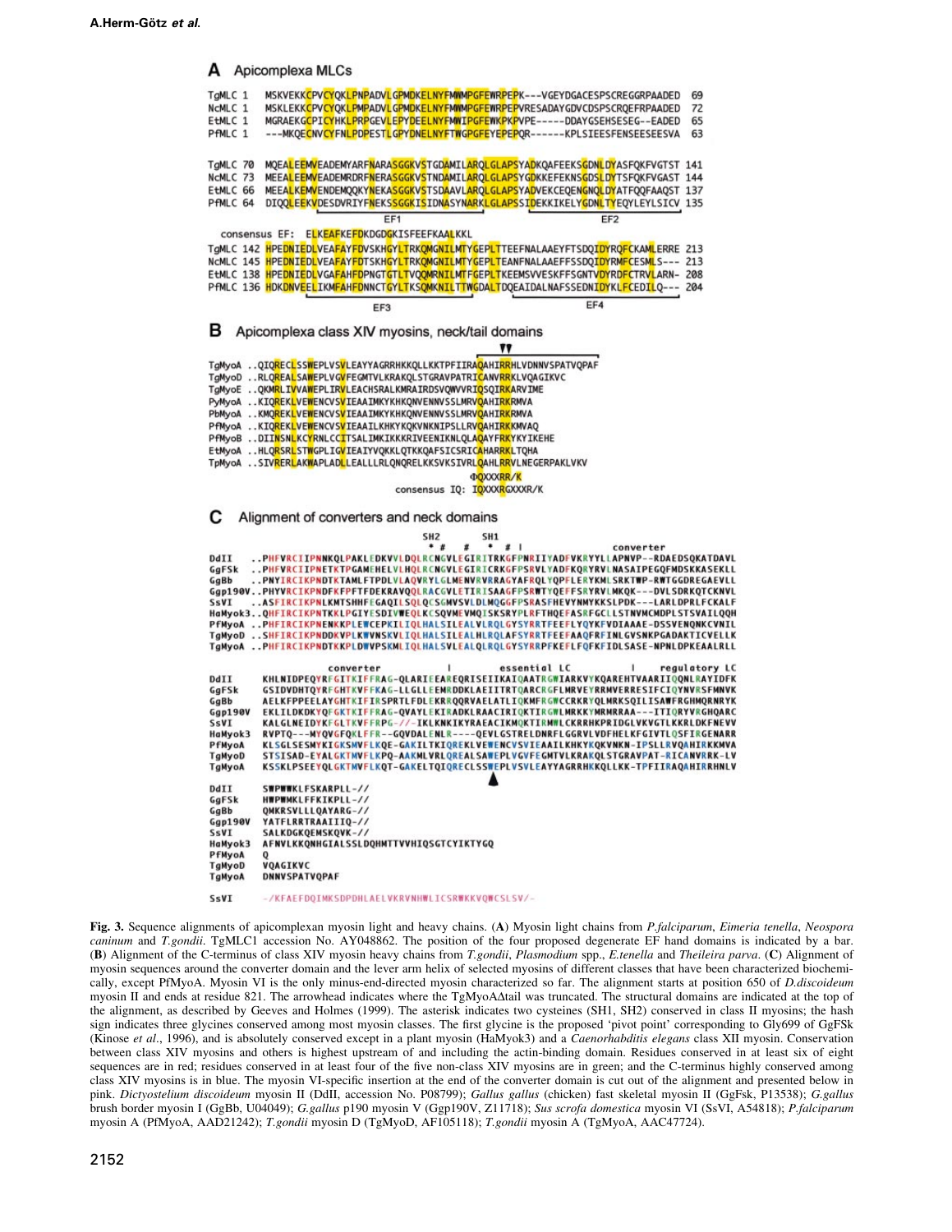

Fig. 4. Transient kinetics of TgMyoA ATPase. ATP induced dissociation of actin from TgMyoA $\Delta$ tail and full-length TgMyoA in flash photolysis. (A) Light scattering signals from a 20  $\mu$ l sample containing  $0.5 \mu$ M actin, 1  $\mu$ M TgMyoA $\Delta$ tail, 0.5 mM ATP and apyrase in a multiple flash experiment. The best fit to a single exponential decay of the light scattering decrease is shown superimposed. (B) The observed rate constants of ATP-induced dissociation,  $k_{obs}$ , of TgMyoA $\Delta$ tail (filled squares) and full-length TgMyoA (open circles) are plotted versus the concentration of ATP released. The slope of a linear fit to each set of data from one isoform gives a second-order rate constant  $(K_1k_{+2})$  of  $0.46 \pm 0.01/\mu$ M/s with an intercept of 3.8  $\pm$  0.4/s for TgMyoA $\Delta$ tail. For full-length TgMyoA, the linear fit gives a second-order rate constant  $(K_1k_{+2})$  of 0.28  $\pm$  0.005/µM/s with an intercept of 0.17  $\pm$  0.2/s. Other conditions: experimental buffer containing 130 mM KCl, 20 mM MOPS, 5 mM  $MgCl<sub>2</sub>$  and 10 mM fresh DTT at pH 7.0 and 22 $^{\circ}$ C. (C) ADP affinity for acto $TgMyoA\Delta$ tail and full-length acto $TgMyoA$ . The inhibition of the  $k_{obs}$  for ATP-induced dissociation of actomyosin is plotted versus the concentration of ADP for  $TgMyoA\Delta t$ ail (filled squares) and full-length TgMyoA (open circles). For easier comparison between the two data sets, all  $k_{obs}$  values were divided by  $k_0$ , the value of  $k_{obs}$  at 0 µM [ADP]. For each series of measurements, a fit to Equation 1 is superimposed, giving  $K_{AD}$  values of 840  $\pm$  60 µM for TgMyoA $\Delta$ tail and 720  $\pm$  90  $\mu$ M for full-length TgMyoA.

lysis experiments showed that the values of both  $K_1k_{+2}$  and  $K_{AD}$  were similar for TgMyoA and TgMyoA $\Delta$ tail and demonstrate that the truncation of the tail by 53 residues

does not alter the kinetic properties of the motor domain of TgMyoA.

A more complete kinetic characterization by stopped flow was then undertaken with the more readily available  $TgMyoA\Delta tail$ . The ATP-induced dissociation and the ADP inhibition of the dissociation were measured using 400 nM acto´TgMyoA complex. Unlike any other myosin so far examined, TgMyoA (and TgMyoA $\Delta$ tail) did not quench the fluorescence of a pyrene label covalently attached to actin. Therefore, dissociation of the complex was measured by light scattering. The results are given in Table I and although the stopped-flow measurements resulted in a higher value of  $K_1k_{+2}$  and a lower value of  $K_{AD}$  than flash photolysis, the values are of the same order for both methods. The data confirm that TgMyoA is dissociated quickly from actin by ATP and that the  $TgMyoA$ <sup> $\cdot$ </sup>actin complex has a low affinity for ADP, properties that TgMyoA shares with fast muscle myosins.

The rate of ATP binding to  $TgMyoA\Delta$ tail was determined by measuring the intrinsic tryptophan fluorescence change which occurs on ATP binding. A 3% decrease in fluorescence was observed compared with the usual fluorescence increase obtained for other myosins, probably due to the absence of the tryptophan normally thought to be responsible (Batra and Manstein, 1999). The slope of the linear fit to a plot of  $k_{obs}$  versus [ATP] gives  $K_1k_{+2} = 0.72/\mu M/s$  (Table I). The measurement was repeated using the fluorescent analogues mantATP and mantADP and gave similar second-order binding rate constants. For ADP, the dissociation rate constant was estimated by displacing bound mantADP with a large excess of ATP, resulting in a value of  $k_{+6} = 0.95/s$ . The affinity of TgMyoA for mantADP was estimated as  $2 \mu M$ from the relationship  $K_{\text{D}} = K_7 k_{+6} / k_{-6}$ . The affinity of actin for TgMyoA was measured in a competition experiment with rabbit myosin S1. Under the conditions used, TgMyoA had a 2- to 3-fold lower affinity for actin than S1. Under physiological conditions, the dissociation equilibrium constant  $(K_A)$  of S1 for actin is 30 nM, suggesting a value of 60-90 nM for TgMyoA·actin. To determine ATP turnover activity of TgMyoA $\Delta$ tail, 50 nM TgMyoA $\Delta$ tail with 50 or 200  $\mu$ M ATP were quenched at various time points. The analysis of [ATP]/[ADP] ratios with an HPLC system gave an ATP turnover rate of 0.07/s in the absence and  $1.5/s$  in the presence of 20  $\mu$ M actin. A >20-fold activation in the presence of actin is typical of fast myosins.

## Determination of TgMyoA velocity and step size

To complement this analysis, we directly determined some of the functional properties of this motor. The sliding velocity of actin filaments was measured in a standard in vitro motility assay (Kron and Spudich, 1986). We measured an average velocity of 5.2  $\mu$ m/s for TgMyoA (Figure 5A). TgMyoA $\Delta$ tail showed no motility under the same conditions, although the protein displayed ATPdependent binding to actin. This lack of motility is probably due to a functional defect caused by deletion of the last 53 C-terminal residues, which hampers association with TgMLC1. The sequences of class XIV myosins diverge from that of other myosins, starting at a position corresponding to the SH1-SH2 region, just downstream of the 50k-20k domain junction (Figure 3C). Thus, TgMyoA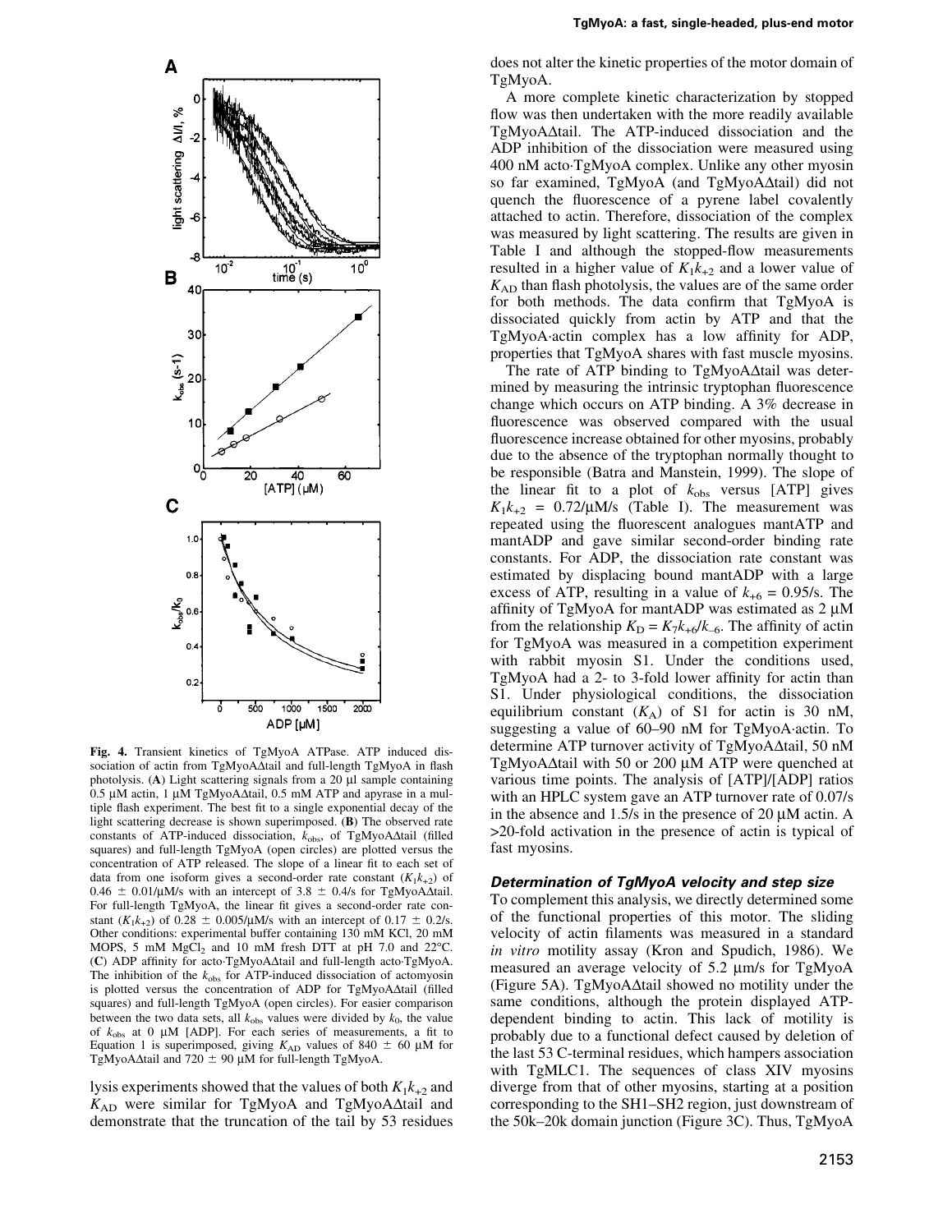| <b>Table 1.</b> Transient Kinetic analysis of nucleotide binding to TgMy0A and TgMy0AΔtafi and actomyosin complexes |                        |                  |             |             |                  |                     |             |
|---------------------------------------------------------------------------------------------------------------------|------------------------|------------------|-------------|-------------|------------------|---------------------|-------------|
|                                                                                                                     | Rate/equation constant | Units            | TgMyoA∆tail | TgMyoA full | Dicty $M76$ 1-2R | Ch <sup>sm</sup> S1 | $Rb^{st}S1$ |
| Nucleotide binding                                                                                                  | $K_1k_{+2}$            | $($ / $\mu$ M/s) | 0.6         |             | 0.16             | 0.47                | 2.1         |
| to acto M                                                                                                           | (FP) $K_1k_{+2}$       | $($ / $\mu$ M/s) | 0.46        | 0.28        |                  |                     |             |
|                                                                                                                     | $K_{AD}$               | $(\mu M)$        | 350         |             | 215              |                     | 200         |
|                                                                                                                     | (FP) K <sub>AD</sub>   | $(\mu M)$        | 720         | 840         |                  |                     |             |
| mantADP                                                                                                             | $k_{-6}/K_7$           | $(\mu M/s)$      | 0.47        |             | 0.67             |                     | 2.3         |
|                                                                                                                     | $k_{+6}$               | $(\sqrt{s})$     | 0.95        |             | 2.6              | 0.13                | 0.23        |
|                                                                                                                     | $K_{\rm D}$            | (uM)             | 2.0         |             | 3.9              | 0.075               | 0.1         |
| ATP binding                                                                                                         | $K_1k_{+2}$            | $($ / $\mu$ M/s) | 1.1         |             | 1.1              | 2.1                 | 2.3         |
| mantATP                                                                                                             | $K_1k_{+2}$            | $($ / $(M/s)$    | 0.65        |             |                  |                     | 3.2         |
|                                                                                                                     | $K_{AD}/K_{D}$         |                  | 148         |             | 14.3             | 66                  | 2000        |
| Actin binding                                                                                                       | $K_{\rm A}$            | (nM)             | $60 - 90$   |             | 4.3              |                     | 30          |

Table I. Transient kinetic analysis of nucleotide binding to TgMyoA and TgMyoADtail and actomyosin complexes

 $\sim$ 

For comparison, parameters obtained for a genetically engineered *D.discoideum* myosin II catalytic fragment (Dicty M76 1-2R; Batra et al., 1999), chicken smooth muscle myosin II S1 (ChsmS1; Ritchie et al., 1993) and rabbit striated muscle myosin II S1 (RbsS1; Cremo and Geeves, 1998) are presented. The data marked (FP) were acquired by flash photolysis.

Scheme I

\n
$$
M + T \xrightarrow{k_{+1}} MT \xrightarrow{k_{+2}} MT \xrightarrow{k_{+2}} M^*T \xrightarrow{k_{+3}} M^{**}DP \xrightarrow{k_{+4}} M^*DP
$$
\n
$$
\xrightarrow{k_{+5}} P + M^* \cdot D \xrightarrow{k_{+6}} M \cdot D \xrightarrow{k_{+7}} M + D
$$
\nScheme II

\n
$$
AM + T \xrightarrow{k_{+1}} A \cdot M \cdot T \xrightarrow{k_{+2}} A \cdot M \cdot T \xrightarrow{k_{+2}} A + MT
$$
\n
$$
+ D \qquad \bigcup_{k_{\text{AD}}} K_{\text{AD}}
$$
\n
$$
k_{\text{obs}} = \frac{k_{+2} \cdot K_1 \cdot [\text{ATP}]}{1 + [\text{ADP}]/K_{\text{AD}}}
$$

displays little sequence similarity to other types of myosin in regions that normally form the converter and lever arm. The recent finding that myosin VI, exhibiting an unusual converter domain, is a minus-end-directed motor (Wells et al., 1999) prompted us to determine the directionality of TgMyoA. For this purpose, the in vitro motility assay was performed with actin filaments labelled with Oregon green at their plus (barbed) ends. To block actin polymerization at the plus end of the labelled tips, they were generated in the presence of gelsolin (Figure 5B). TgMyoA moved these polarity-marked filaments so that the labelled end was at the back of the moving filament, demonstrating that TgMyoA, like myosin II, moves towards the plus end of F-actin.

Furthermore, we employed a combined microneedlelaser trap transducer (Ruff et al., 2001) and directly measured the step displacements generated by single TgMyoA molecules. In agreement with our kinetic analysis, TgMyoA interacted transiently with actin filaments. A histogram analysis of 598 such interactions revealed an average step displacement of ~5.3 nm (Figure 6), comparable with the step size reported for myosin II (Veigel et al., 1999). In addition, these measurements confirm at the single molecule level that TgMyoA is a non-processive motor. Taken together, the sliding velocity and step size measurements of full-length

2154

TgMyoA are in perfect agreement with, and thus validate, the kinetic values.

Equation  $(1)$ 

## **Discussion**

The catalytic domains and neck regions are remarkably conserved between myosin classes. Even in myosin VI, which displays motility towards the pointed end of actin filaments, there is clear structural conservation throughout most of the catalytic domain. TgMyoA shows some unusual features such as the lack of a glycine in the SH1 helix, a degenerate IQ motif and a low degree of sequence similarity with the converter region of conventional myosins. However, these differences are not sufficient to infer that TgMyoA lacks classical converter and light chain-binding domains that act as a conformational amplifier. Generally, the converter domains of myosins are not well conserved between classes outside a few critical residues. Functional conservation is suggested by the fact that most of the conserved hydrophobic residues in TgMyoA are found buried between the relay loop and the converter domain, where they play an essential role for the transmission of information between the nucleotidebinding site, the actin-binding site and the lever arm (Geeves and Holmes, 1999). This study established that TgMyoA, despite some unusual features, fulfils the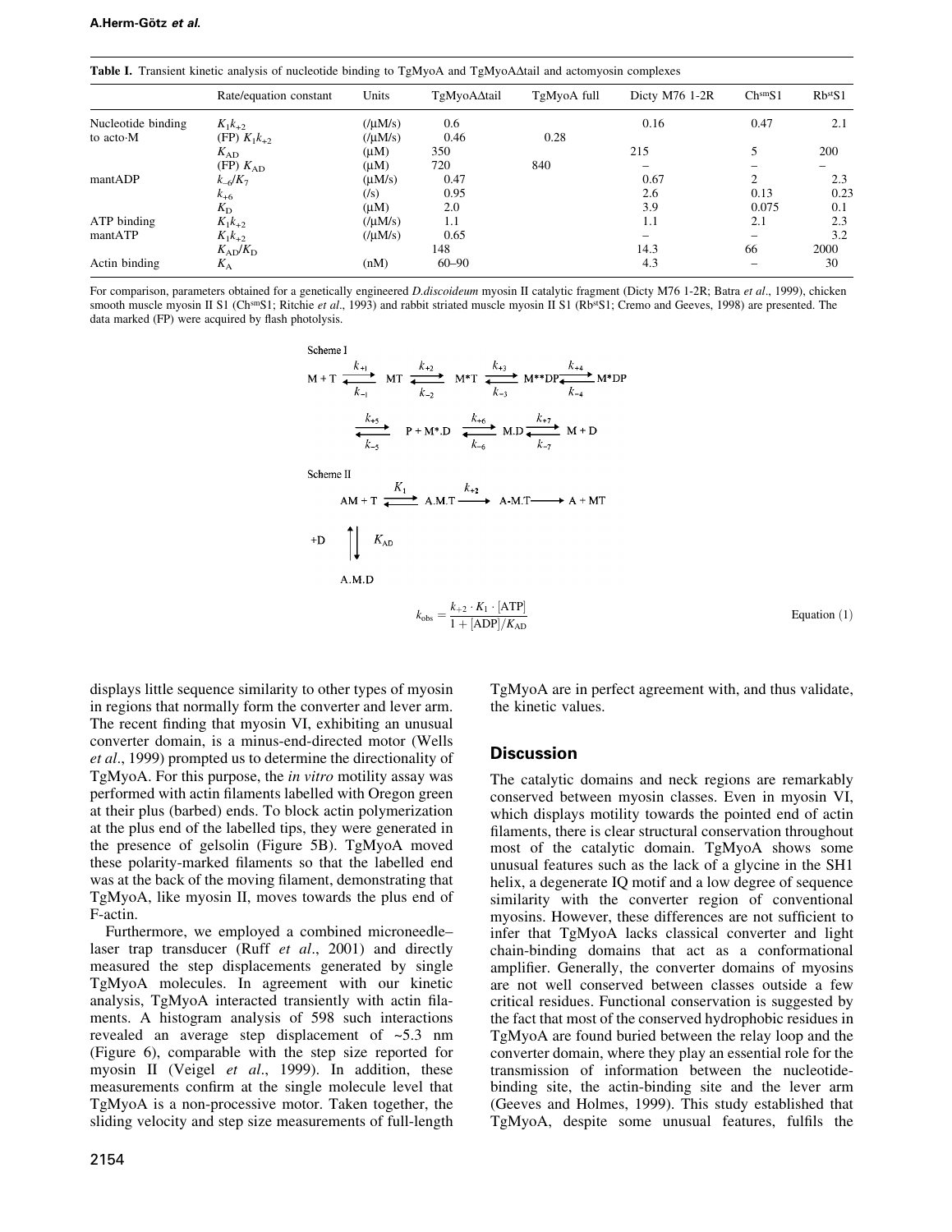

Fig. 5. Sliding velocity of actin filaments. (A) Histogram of the distribution of velocities of actin filaments sliding in the in vitro motility assay over TgMyoA. Only filaments with a minimal run length of 10 μm were scored. N, number of filaments; v, velocity; sd, standard deviation. (B) The directionality of TgMyoA movement was determined by the sliding of polarity-labelled actin filaments over a TgMyoA-decorated surface.

biochemical requirements for a fast motor involved in gliding (King, 1988; Hakansson et al., 1999). Like fast muscle myosins, TgMyoA has a short `duty cycle', is thus non-processive and most probably operates in the context of large motor arrays. The fast release of ADP suggests that for this myosin, like other fast myosins, the ratelimiting step is either the phosphate release step or a preceding step such as the ATP cleavage. At an ATP concentration of  $1 \mu$ M, we observed an average lifetime of the events of ~350 ms. This event duration is similar to the one we previously observed under identical conditions for skeletal muscle myosin (Ruff et al., 2001) and is also in good agreement with our kinetic analysis.

We provide here biochemical evidence that eliminates the possiblility that TgCaM serves as light chain for this myosin of the class XIV. Furthermore, both the solubility and localization of TgCaM in the parasites are not compatible with an association with TgMyoA (data not shown). Instead, we identified a novel type of light chain bound to the last 53 amino acids at the C-terminus of TgMyoA heavy chain. TgMyoA associated with TgMLC1 and TgMADP is distributed homogeneously beneath the parasite's plasma membrane (Hettmann et al., 2000), ready for a consolidated action. In accordance with the `capping model' for invasion (Sibley et al., 1998), the directionality of TgMyoA implies that the actin filaments



Fig. 6. Determination of the step size. The frequency distribution of displacements resulting from 598 interactions of single TgMyoA molecules with single actin filaments. To obtain a sufficiently large number, events were pooled from three independent recordings with single actin filaments that allowed unambiguous determination of the direction of the events. The shift in the fitted Gaussian distribution (solid line) was interpreted as the step size (Ruff *et al.*, 2001). The estimated step size of TgMyoA was  $5.26 \pm 0.45$  nm.

ought to be oriented with their plus ends toward the posterior pole. Surprisingly, both fluorescent phalloidin staining and sedimentation of crude cytoskeleton failed to detect actin filaments in parasites (Dobrowolski et al., 1997). This indicates that filaments might be very short and possibly undergo high turnover due to the abundant presence of actin-depolymerizing factors (Allen et al., 1997), and polymerize only in response to signalling generated by host cell contact at the time of invasion. Recently, treatment of parasites with the actin filamentstabilizing drug jasplakinolide was shown to induce an acrosomal process. Although actin filaments were clearly visible under these non-physiological conditions, their polarity could not be resolved (Shaw and Tilney, 1999)

The elaborate gliding motions of apicomplexan parasites accompanying host cell penetration allow entry significantly more quickly than by passive uptake via phagocytosis by host cells (Morisaki et al., 1995). This specific adaptation may serve as a selective escape mechanism, leading to the formation of a unique vacuole unable to fuse with endocytic compartments (Joiner et al., 1990). To accomplish such a fast process, one might speculate that the apicomplexans have learned to exploit the actin cytoskeleton fully, using a combination of myosin-powered motion together with the force generated directly by actin polymerization (reviewed in Theriot, 2000).

## Materials and methods

#### Parasites strains, cell culture and reagents

Transgenic T.gondii parasites expressing the constructs pS´TgMyoA-tail and pS´TgMyoA were used as a source of recombinant proteins (Hettmann et al., 2000). Toxoplasma gondii tachyzoites were grown in Vero cells (African green monkey kidney cells) in tissue culture flasks, maintained in Dulbecco's modified Eagle's medium (DMEM) supplemented with 10% fetal calf serum (FCS),  $2 \text{ mM}$  glutamine and  $25 \text{ µg/ml}$ gentamicin. Rabbit polyclonal antibodies were raised against a bacterially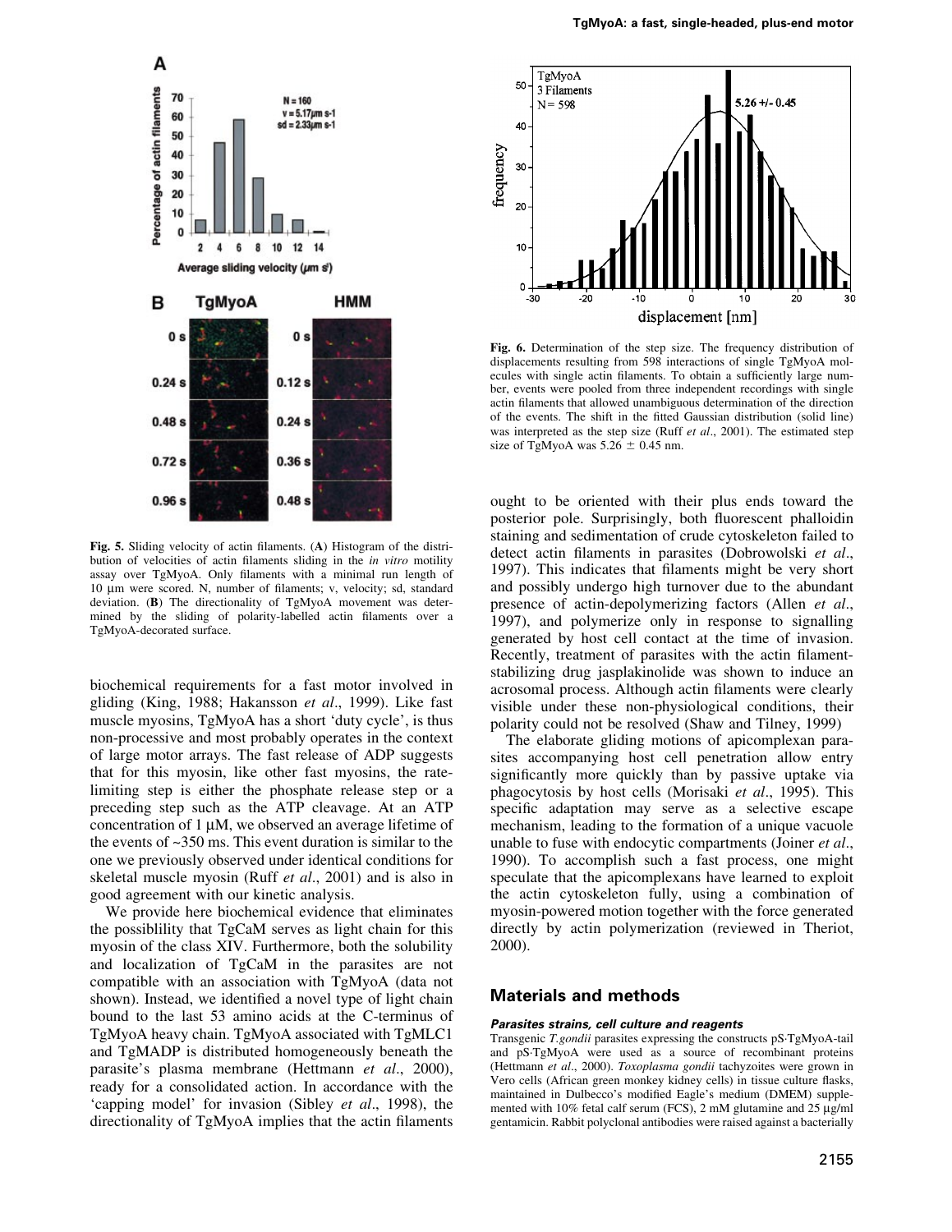#### A.Herm-Götz et al.

expressed GST fusion of 75 amino acids corresponding to the N-terminus of TgMLC1.

#### **Protein purification**

TgMyoA $\Delta$ tail was purified as described previously (Hettmann et al., 2000). Full-length His-tagged TgMyoA was purified similarly with the following modifications. The parasite pellet  $(10^{10})$  parasites) was lysed by sonification in a buffer with detergent [2% Triton X-100, 4 mM ATP, 2 mM MgCl<sub>2</sub>, 0.5 mM dithiothreitol (DTT), pH 7.6 and  $1 \times$  Complete protease inhibitor cocktail (Roche)]. The suspension was clarified by ultracentrifugation at 65 000 r.p.m. and the supernatant was applied to an Ni-NTA resin column and eluted according to the manufacturer (The QIAexpressionist) (Janknecht et al., 1991). For the purification under denaturating conditions, the cells were lysed in the presence of 6 M guanidinium chloride and the clarified lysate was dialysed in the presence of 8 M urea before application on the column. Protein concentration was determined by a Bradford assay (Bio-Rad). SDS-PAGE was performed by standard methods. Average yields of 30 µg of TgMyoA and 250 µg of TgMyoA $\Delta$ tail were obtained per gram of parasites. Active forms of  $TgMyoA\Delta$ tail and  $TgMyoA$  were purified further by co-precipitation with F-actin and release in the presence of ATP (Anson, 1992). Myosin subfragment 1 (S1) was prepared by chymotryptic digestion of rabbit myosin as described by Weeds and Taylor (1975). The molar concentration was determined from the extinction coefficient at 280 nm of  $\varepsilon^{1\%}$  = 7.9/cm and a molecular weight of 115 kDa. Rabbit skeletal actin was purified by the method of Spudich and Watt (1971). Its molar concentration was determined by absorbance at 280 nm ( $\varepsilon^{1\%}$  = 1.104/cm) and a molecular weight of 42 kDa (West et al., 1967). The preparation of pyrene-labelled actin was described previously (Criddle et al., 1985). To prepare phalloidin-stabilized F-actin (RhPh/actin), a stock solution of  $10 \mu$ M F-actin and  $10 \mu$ M phalloidin was incubated in experimental buffer overnight (Kurzawa and Geeves, 1996). Unless noted otherwise, all experiments with myosin S1 were performed in experimental buffer containing 100 mM KCl, 20 mM MOPS and 5 mM  $MgCl<sub>2</sub>$  at pH 7.0 and  $20^{\circ}$ C. In all flash photolysis experiments, fresh DTT was added to a concentration of 10 mM.

#### Glycerol gradient centrifugation

The centrifugation of 12 ml of glycerol density gradients was performed as described previously (Mitchell et al., 1997). The 10 and  $30\%$  glycerol solutions contained 50 mM  $NaH<sub>2</sub>PO<sub>4</sub>$  and 300 mM NaCl pH 7.6. TgMyoA purified through the Ni-NTA column was loaded onto gradients after ultracentrifugation and overnight dialysis at 4°C against the 10% glycerol solution. A gradient was run in parallel with size standards: bovine serum albumin (BSA; 70 kDa), bovine catalase (240 kDa; Sigma) and beef heart lactate dehydrogenase (140 kDa; Roche). Fractions of 500 µl were collected and analysed by SDS-PAGE and western blot analysis.

#### Stopped-flow experiments

Stopped-flow experiments were performed with a Hi-Tech Scientific SF-61 DX2 stopped-flow spectrophotometer (Hi-Tech Scientific, Salisbury, UK) using procedures described previously (Ritchie et al., 1993; Cremo and Geeves, 1998; Furch et al., 1999). The affinity of TgMyoA for pyrene-actin was measured by competition with S1 (Coluccio and Geeves, 1999). The amplitude of the pyrene fluorescence change observed on dissociation of pyrA´S1 by addition of ATP gave a direct measure of the fraction of actin occupied by S1. Added TgMyoA competes with S1 for binding sites on actin, and analysis of the loss of amplitude defines the relative affinity of S1 and TgMyoA for actin.

#### Flash photolysis experiments

The optical bench for flash photolysis is designed for simultaneous timeresolved detection of transmission changes and either fluorescence or light scattering changes (Weiss et al., 2000). This system handles very small amounts of protein  $(1 \ \mu g)$  in volumes of 10-20  $\mu$ l, making experiments with the less efficiently purified TgMyoA possible.

#### HPLC-turnover experiments

The ATP turnover reaction for TgMyoA and acto $TgMy$ oA was measured by assaying the ATP/ADP ratio as a function of incubation time using HPLC analysis (Äkta Basic 10, Amersham Pharmacia Biotech with a 15 cm ODS-Hypersil column, run in 20 mM MOPS, 30 mM KCl and 5 mM MgCl<sub>2</sub> at pH 7.0). Samples in standard buffer (except 30 mM KCl) were quenched at various times by the addition of 2  $\mu$ l of 6 M HClO<sub>4</sub> to  $100 \mu l$  of sample and applied to the column after neutralization.

#### Determination of actin filament sliding velocity

Standard in vitro motility assays were performed as described previously (Furch et al., 1999). Assays were performed at 30°C in 25 mM imidazole $HCl$  pH 7.4, 25 mM KCl, 4 mM MgCl<sub>2</sub>, 1 mM EGTA, 2 mM ATP and 10 mM DTT. All solutions were kept on ice prior to use and the microscope stage was stabilized at 30°C. A Zeiss Axiovert 135 inverted microscope with a 1.3 NA  $40\times$  oil immersion lens was used for epifluorescence with 540-550 nm excitation (100 W HBO) and 580 nm emission band-pass (Omega Optical filter set XF 37). Labelled actin filaments were imaged with a  $1.3$  NA  $40\times$  lens on an intensified video camera (Photonic Science Darkstar) and recorded, via an image processor (Hamamatsu Photonics, Argus 20) and time-date generator, by an S-VHS VCR (JVC BRS800-E). After focusing and observation of the actin filaments in rigor, motion was initiated by infusing 100 µl of buffer containing 2 mM ATP. For manual analyses, tapes were replayed from the VCR to the Argus 20 and individual filaments tracked frame-by-frame using a mouse. Velocity was calculated from the positional change and time code recorded on the tape. Experiments with TgMyoA and TgMyoA $\Delta$ tail were performed with two freshly made protein preparations each. Chicken fast skeletal muscle HMM (8.5  $\pm$  1.5 µm/s) and Dictyostelium discoideum myosin II (2.4  $\pm$  0.3 µm/s) were used as positive controls and >100 filaments were analysed in each case. For protein preparation, see Ruppel et al. (1994) and Kron and Spudich (1986).

#### Preparation of polarity-labelled actin filament

Oregon green-labelled G-actin was mixed with gelsolin at a ratio of 33:1 and incubated on ice for 20 min. Adding 100 mM KCl at room temperature started actin polymerization. The resulting F-actin seeds were stabilized with phalloidin. Elongation of these seeds is restricted to the pointed end, because their barbed ends are blocked by gelsolin. For elongation, a 10-fold excess of unlabelled G-actin was added in Tris buffer containing 100 mM KCl, and the reaction was allowed to proceed for 15 min at room temperature. Finally, the polarity-labelled F-actin was diluted and the elongated part of the filaments was stabilized with rhodamine-phalloidin. An Olympus IX70 inverted microscope with a Zeiss  $1.4$  NA  $100 \times$  oil immersion objective was used to image the filaments by epifluorescence. A Polychrom II monochromator (Till Photonics, Munich, Germany) in combination with a dual-band filter set (Chroma, Brattlesborough, USA) was used for excitation at 492 and 554 nm. Filaments were imaged using a Till Imago CCD camera, and TillVision was used for wavelength selection and image acquisition.

#### Step size measurements

Single actomyosin interactions were recorded with a combined microneedle-laser trap system as described previously (Ruff et al., 2001). This setup is similar to the double-laser trap system utilizing a three bead geometry (Finer et al., 1994), except that we replaced one of the trapped beads with a fine glass microneedle (stiffness  $0.01-0.03$  $pN/nm$ , time constant ~1 ms). A magnified brightfield image of the needle projected onto a quadrant photo-diode (Hamamatsu, S1557) allows position detection with subnanometer resolution and a bandwidth of >8 kHz. Signals were low-pass filtered (1 kHz), sampled at 5 kHz with a microcomputer and stored on disk for off-line analysis. Single molecule in vitro assays were carried out in standard motility buffer (25 mM imidazole pH 7.4, 25 mM KCl, 1 mM EGTA, 4 mM  $MgCl<sub>2</sub>$ , 1 µM ATP,  $10 \text{ mM DTT}$ ,  $100 \mu\text{g/ml}$  glucose oxidase,  $18 \mu\text{g/ml}$  catalase and 3 mg/ml glucose). To record from a single TgMyoA motor, we constructed a recording chamber from two coverglasses that were separated by a 1 mm Teflon spacer. The lower coverglass was coated with a  $0.1\%$ nitrocellulose solution (Fullam Latham, NY) in amyl acetate containing 2.5 µm diameter silica beads (Bangs Laboratories, Fishers, IN) which served as pedestals. TgMgoA  $(1.5 \mu g/ml)$  was directly adsorbed onto nitrocellulose-coated surface by incubating for 15 min. We inserted a microneedle from the open side into the recording chamber and, using NEM-myosin as glue, attached a single actin filament at one end to the tip of the microneedle and at the other end to a  $1 \mu m$  latex bead captured in the laser trap. The entire arrangement of microneedle, actin filament and latex bead was pulled taut, lowered carefully onto the myosin-coated bead and the ensuing actomyosin interactions were recorded. To determine the step size, we followed the strategy of Molloy et al. (1995). We identified single actomyosin interactions by a reduction of the thermal fluctuation of the microneedle sensor during binding to myosin. From the average position of a large number of such events, we calculated a histogram and determined the step size from the shift of the mean position of the distribution.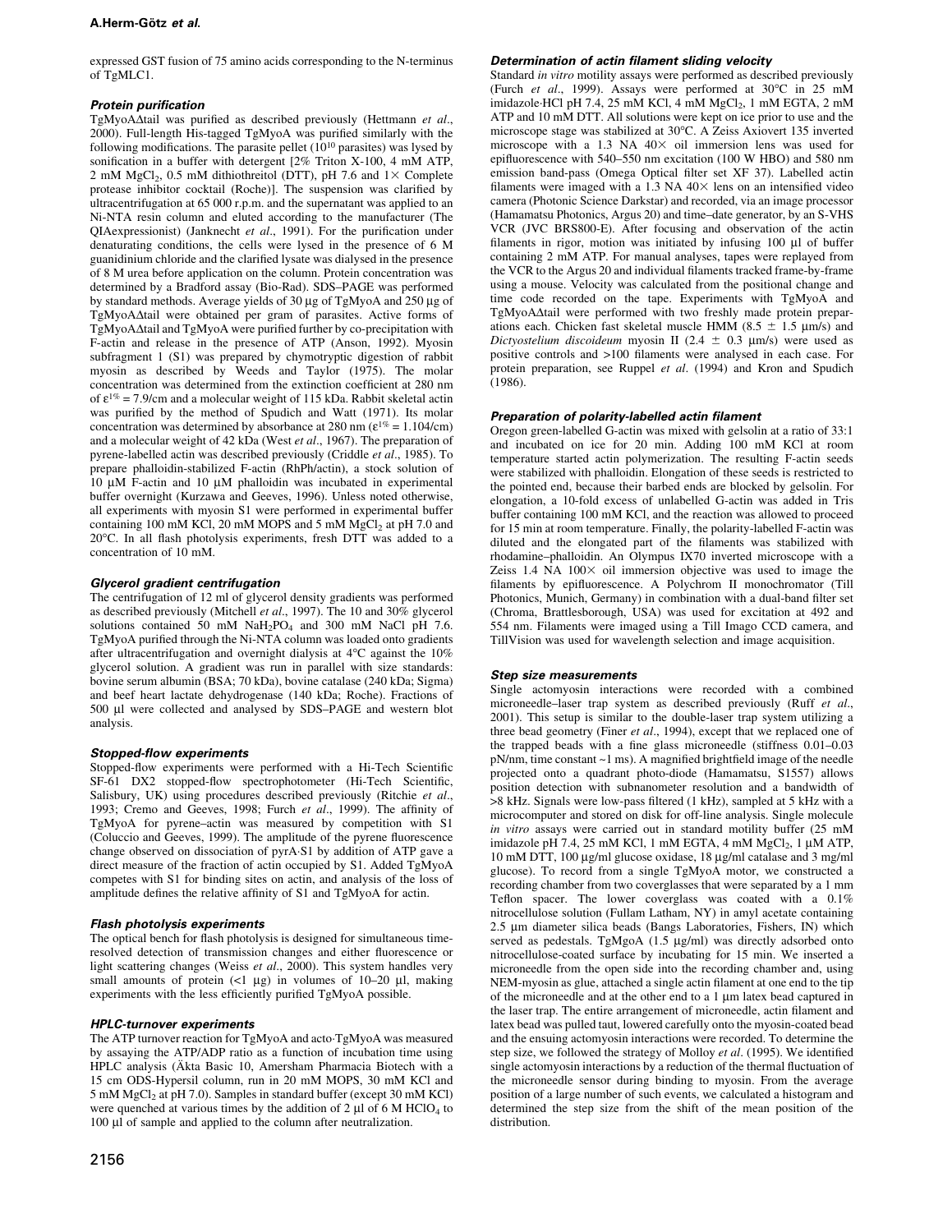### Acknowledgements

We would like to thank Dr T.Oda for gelsolin and helpful advice, Dr R.Goody for the supply of caged ATP and mant nucleotides, Dr Frank Seeber for providing us with  $Tg$  gondii calmodulin, Dr A.M. Estévez for technical assistance, and Dr Con Beckers for kindly providing anti-TgMADP antibodies and sharing information prior to publication. This work was funded mainly by grants from the Deutsche Forschungsgemeinschaft (D.S., T.S., E.M. and D.J.M.), The Volkswagen Stiftung (M.A.G. and D.J.M.) and the Wellcome Trust (M.A.G.).

## **References**

- Allen,M.L., Dobrowolski,J.M., Muller,H., Sibley,L.D. and Mansour,T.E. (1997) Cloning and characterization of actin depolymerizing factor from Toxoplasma gondii. Mol. Biochem. Parasitol.,  $88, 43-52$ .
- Anson,M. (1992) Temperature dependence and Arrhenius activation energy of F-actin velocity generated in vitro by skeletal myosin. J. Mol. Biol., 224, 1029-1038.
- Batra,R. and Manstein,D.J. (1999) Functional characterisation of Dictyostelium myosin II with conserved tryptophanyl residue 501 mutated to tyrosine. Biol. Chem., 380, 1017-1023.
- Batra,R., Geeves,M.A. and Manstein,D.J. (1999) Kinetic analysis of Dictyostelium discoideum myosin motor domains with glycine-toalanine mutations in the reactive thiol region. Biochemistry, 38, 6126±6134.
- Bement,W.M. and Mooseker,M.S. (1995) TEDS rule: a molecular rationale for differential regulation of myosins by phosphorylation of the heavy chain head. Cell Motil. Cytoskeleton, 31, 87-92.
- Coluccio,L.M. and Geeves,M.A. (1999) Transient kinetic analysis of the 130-kDa myosin I (myr-1 gene product) from rat liver: a myosin designed for maintenance of tension? J. Biol. Chem., 274, 21575±21580.
- Cremo,C.R. and Geeves,M.A. (1998) Interaction of actin and ADP with the head domain of smooth muscle myosin: implications for straindependent ADP release in smooth muscle. Biochemistry, 37, 1969±1978.
- Criddle,A.H., Geeves,M.A. and Jeffries,T. (1985) The use of actin labelled with N-(1-pyrenyl)iodoacetamide to study the interaction of actin with myosin subfragments and troponin/tropomyosin. Biochem. J., 232, 343-349.
- Delbac,F. Sänger,A. Neuhaus,E., Ajioka,J. Toursel,C. Tomavo,S. Soldati,T. and Soldati,D. (2001) Toxoplasma gondii myosins B/C: one gene, two tails, two localizations and a role in parasite division. J. Cell Biol., 155, 613-623.
- Dobrowolski,J.M. and Sibley,L.D. (1996) Toxoplasma invasion of mammalian cells is powered by the actin cytoskeleton of the parasite. Cell, 84, 933-939.
- Dobrowolski,J.M., Niesman,I.R. and Sibley,L.D. (1997) Actin in the parasite Toxoplasma gondii is encoded by a single copy gene, ACT1 and exists primarily in a globular form. Cell Motil. Cytoskeleton, 37, 253±262.
- Finer,J.T., Simmons,R.M. and Spudich,J.A. (1994) Single myosin molecule mechanics: piconewton forces and nanometre steps. Nature, 368, 113-119.
- Furch,M., Fujita-Becker,S., Geeves,M.A., Holmes,K.C. and Manstein, D.J. (1999) Role of the salt-bridge between switch-1 and switch-2 of Dictyostelium myosin. J. Mol. Biol., 290, 797-809.
- Geeves,M.A. and Holmes K.C. (1999) Structural mechanism of muscle contraction. Annu. Rev. Biochem., 68, 687-728.
- Hakansson,S., Morisaki,H., Heuser,J. and Sibley,L.D. (1999) Time-lapse video microscopy of gliding motility in Toxoplasma gondii reveals a novel, biphasic mechanism of cell locomotion. Mol. Biol. Cell, 10, 3539±3547.
- Heintzelman,M.B. and Schwartzman,J.D. (1997) A novel class of unconventional myosins from Toxoplasma gondii. J. Mol. Biol., 271, 139±146.
- Hettmann,C., Herm,A., Geiter,A., Frank,B., Schwarz,E., Soldati,T. and Soldati,D. (2000) A dibasic motif in the tail of a class XIV apicomplexan myosin is an essential determinant of plasma membrane localization. Mol. Biol. Cell, 11, 1385-1400.
- Janknecht,R., de Martynoff,G., Lou,J., Hipskind,R.A., Nordheim,A. and Stunnenberg, H.G. (1991) Rapid and efficient purification of native histidine-tagged protein expressed by recombinant vaccinia virus. Proc. Natl Acad. Sci. USA, 88, 8972-8976.
- Joiner,K.A., Fuhrman,S.A., Miettinen,H.M., Kasper,L.H. and Mellman,I. (1990) Toxoplasma gondii: fusion competence of parasitophorous vacuoles in Fc receptor-transfected fibroblasts. Science, 249, 641-646.
- Kappe,S., Bruderer,T., Gantt,S., Fujioka,H., Nussenzweig,V. and Menard,R. (1999) Conservation of a gliding motility and cell invasion machinery in apicomplexan parasites. J. Cell Biol., 147, 937±944.
- King,C.A. (1988) Cell motility of sporozoan protozoa. Parasitol. Today, 11, 315-318.
- Kinose,F., Wang,S.X., Kidambi,U.S., Moncman,C.L. and Winkelmann, D.A. (1996) Glycine 699 is pivotal for the motor activity of skeletal muscle myosin. J. Cell Biol.,  $134$ , 895-909.
- Kron, S.J. and Spudich, J.A. (1986) Fluorescent actin filaments move on myosin fixed to a glass surface. Proc. Natl Acad. Sci. USA, 83, 6272±6276.
- Kurzawa, S.E. and Geeves, M.A. (1996) A novel stopped-flow method for measuring the affinity of actin for myosin head fragments using microgram quantities of protein. J. Muscle Res. Cell Motil., 17, 669±676.
- Matuschewski,K., Mota,M.M., Pinder,J.C., Nussenzweig,V. and Kappe, S.H. (2001) Identification of the class XIV myosins Pb-MyoA and Py-MyoA and expression in Plasmodium. Mol. Biochem. Parasitol., 112, 157±161.
- Meiûner,M., Brecht,S., Bujard,H. and Soldati,D. (2001) Modulation of myosin A expression by a newly established tetracycline repressorbased inducible system in Toxoplasma gondii. Nucleic Acids Res., 29, E115.
- Mitchell,P., Petfalski,E., Shevchenko,A., Mann,M. and Tollervey,D. (1997) The exosome: a conserved eukaryotic RNA processing complex containing multiple  $3' \rightarrow 5'$  exoribonucleases. Cell, 91, 457±466.
- Molloy,J.E., Burns,J.E., Sparrow,J.C., Tregear,R.T., Kendrick-Jones,J. and White,D.C. (1995) Single-molecule mechanics of heavy meromyosin and S1 interacting with rabbit or Drosophila actins using optical tweezers. Biophys. J., 68, 298S-305S.
- Morisaki,J.H., Heuser,J.E. and Sibley,L.D. (1995) Invasion of Toxoplasma gondii occurs by active penetration of the host cell. J. Cell Sci., 108, 2457-2464.
- Pinder,J.C., Fowler,R.E., Dluzewski,A.R., Bannister,L.H., Lavin,F.M., Mitchell,G.H., Wilson,R.J. and Gratzer,W.B. (1998) Actomyosin motor in the merozoite of the malaria parasite, Plasmodium falciparum: implications for red cell invasion. J. Cell Sci., 111, 1831±1839.
- Ritchie,M.D., Geeves,M.A., Woodward,S.K. and Manstein,D.J. (1993) Kinetic characterization of a cytoplasmic myosin motor domain expressed in Dictyostelium discoideum. Proc. Natl Acad. Sci. USA, 90, 8619-8623.
- Ruff,C., Furch,M., Brenner,B., Manstein,D.J. and Meyhöfer,E. (2001) Single-molecule tracking of myosins with genetically engineered amplifier domains. Nature Struct. Biol., 8, 226-229.
- Ruppel,K.M., Uyeda,T.Q. and Spudich,J.A. (1994) Role of highly conserved lysine 130 of myosin motor domain. In vivo and in vitro characterization of site specifically mutated myosin. J. Biol. Chem., 269, 18773±18780.
- Seeber,F., Beuerle,B. and Schmidt,H.H. (1999) Cloning and functional expression of the calmodulin gene from Toxoplasma gondii. Mol. Biochem. Parasitol., 99, 295-299.
- Shaw,M.K. and Tilney,L.G. (1999) Induction of an acrosomal process in Toxoplasma gondii: visualization of actin filaments in a protozoan parasite. Proc. Natl Acad. Sci. USA, 96, 9095-9099.
- Sibley,L.D., Niesman,I.R., Parmley,S.F. and Cesbron-Delauw,M.F. (1995) Regulated secretion of multi-lamellar vesicles leads to formation of a tubulo-vesicular network in host-cell vacuoles occupied by Toxoplasma gondii. J. Cell Sci., 108, 1669-1677.
- Sibley,L.D., Hakansson,S. and Carruthers,V.B. (1998) Gliding motility: an efficient mechanism for cell penetration. Curr. Biol., 8, R12-R14.
- Siemankowski,R.F. and White,H.D. (1984) Kinetics of the interaction between actin, ADP and cardiac myosin-S1. J. Biol. Chem., 259, 5045±5053.
- Spudich,J.A. and Watt,S. (1971) The regulation of rabbit skeletal muscle contraction. I. Biochemical studies of the interaction of the tropomyosin±troponin complex with actin and the proteolytic fragments of myosin. J. Biol. Chem., 246, 4866-4871.
- Sultan,A.A., Thathy,V., Frevert,U., Robson,K.J., Crisanti,A., Nussenzweig, V., Nussenzweig,R.S. and Menard,R. (1997) TRAP is necessary for gliding motility and infectivity of Plasmodium sporozoites. Cell, 90, 511±522.